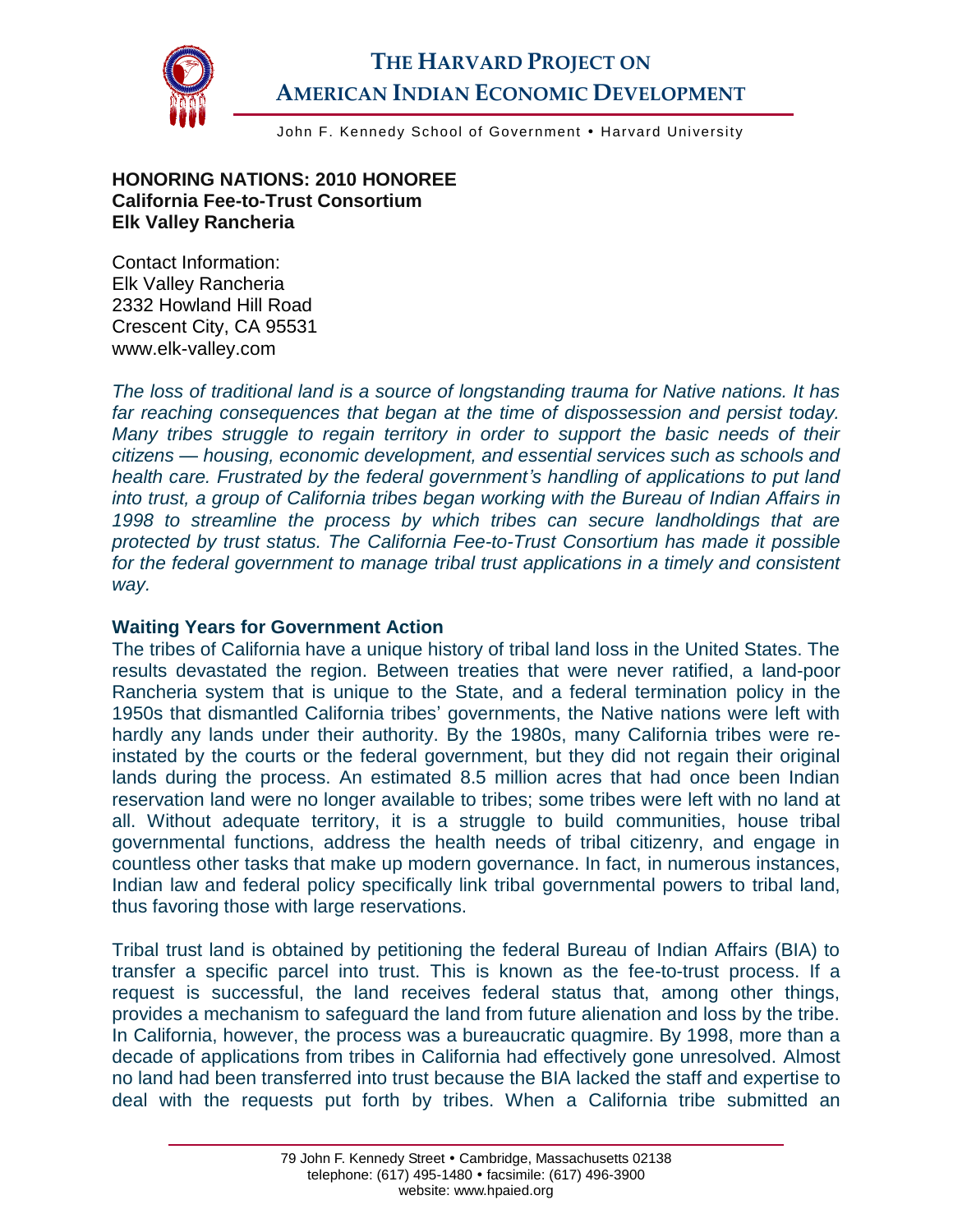

## **THE HARVARD PROJECT ON AMERICAN INDIAN ECONOMIC DEVELOPMENT**

John F. Kennedy School of Government • Harvard University

application, the BIA would commonly take months or years to even respond, and then often would only ask for clarification or point out an error somewhere in the paperwork. It was not uncommon for an application to be under review for more than a decade, leading to a frustrating waste of time and resources for the tribes.

### **Tribal Funds for BIA Staffing**

Recognizing that bringing land into trust was critical to re-building their nations, several tribes in California launched a discussion with the BIA in the late 1990s to see what could be done to remove administrative roadblocks. The resulting California Fee-to-Trust Consortium facilitates collaboration between the BIA's Pacific Region office and tribes located in California that choose to participate. With a current membership of 66 tribes from all regions of the state, the Consortium holds regular meetings to discuss the fee-to-trust process. BIA officials provide training in best practices to help tribes submit applications that conform to the regulations and are less likely to be returned or stalled because of a lack of documentation. The Consortium has also helped develop a standardized application package to provide a much needed model of a successful feeto-trust request.

Notably, the Consortium accelerates the land review process by making funds available for the BIA to hire and train BIA staff to work exclusively on fee-to-trust applications. The fee-to-trust employees are under the sole direction of the BIA and subject to all federal government policies and procedures. Funding comes from Consortium member tribes who contribute a portion of their Tribal Priority Allocations. These are federal monies earmarked for tribal government operations and service provision, which can legally be used to fund BIA work. Under the Consortium's Memorandum of Understanding, each tribal government must give \$3,000 yearly, although tribes can contribute up to their entire federal allocation. Should a tribe want to join the Consortium, but be unable to pay the annual fee, other tribes will cover the cost for them. No tribe has been turned away due to an inability to pay.

There is no guarantee that a land application will be successful, but the Consortium's work has had a dramatic effect on the speed of the fee-to-trust process. While applications used to languish for an average of seven years, they are now usually processed in less than two years. Since the Consortium was first set up, over 15,000 acres of land have been taken into trust for tribes located in California, the majority of which is on-reservation land.

#### **Land Is a Top Priority**

Prior to the existence of the Consortium, the BIA treated tribal land applications as a discretionary task that rarely got attention. By setting up a mechanism to cultivate a strong working relationship focused on the fee-to-trust process, tribes in California and the BIA's Pacific Region office have acknowledged the importance of this issue. Through its efforts, the Consortium makes it clear that land reclamation is a crucial task